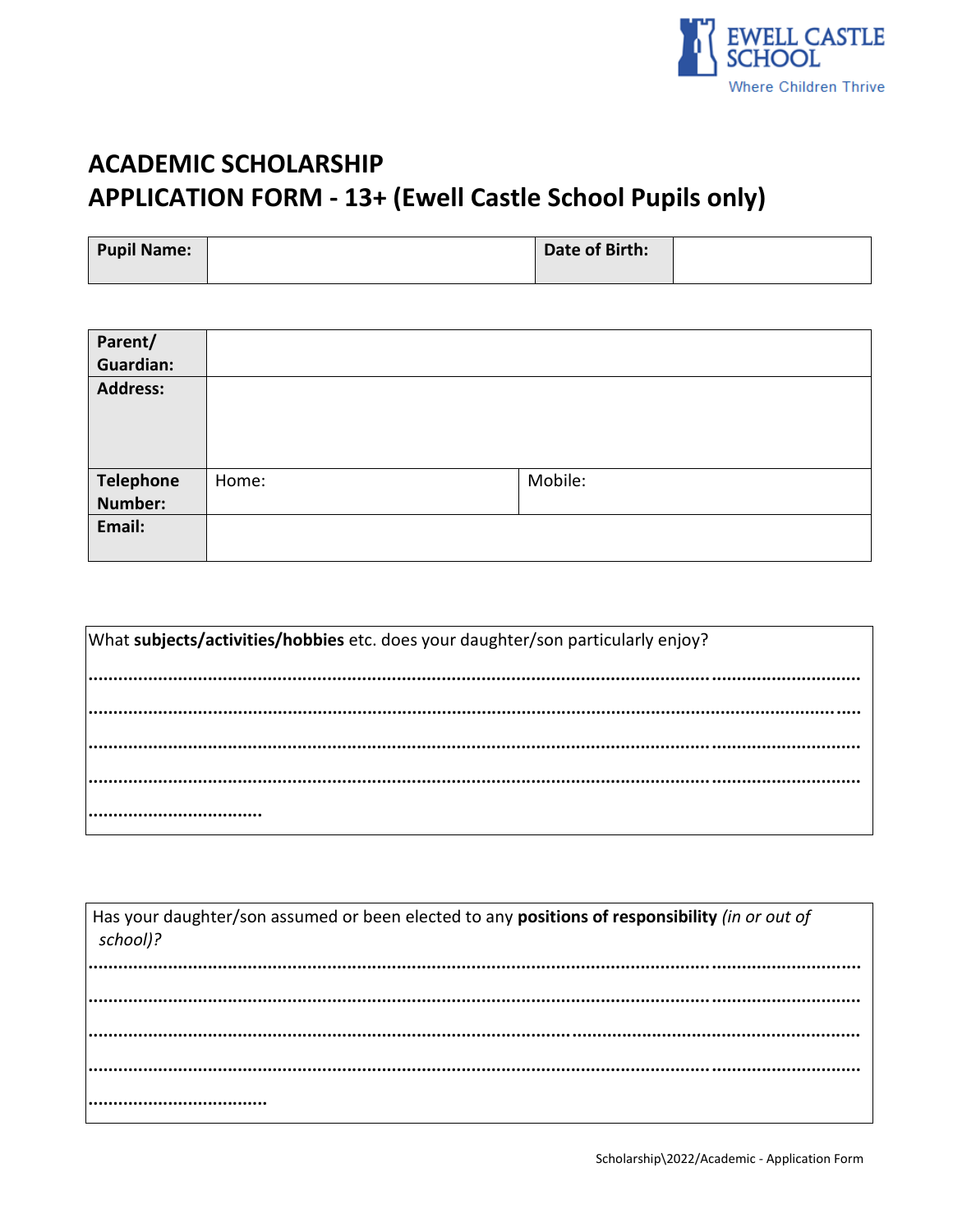

## **I certify that the information and statements contained in this application are correct.**

| Signed: | <br>                   |
|---------|------------------------|
| Name:   | <br><br>(please print) |
| Date:   | <br>                   |

All applications should be returned to the Admissions Department **by Monday 18 th October 2021**.

Admissions Department Ewell Castle School Church Street Ewell KT17 2AW